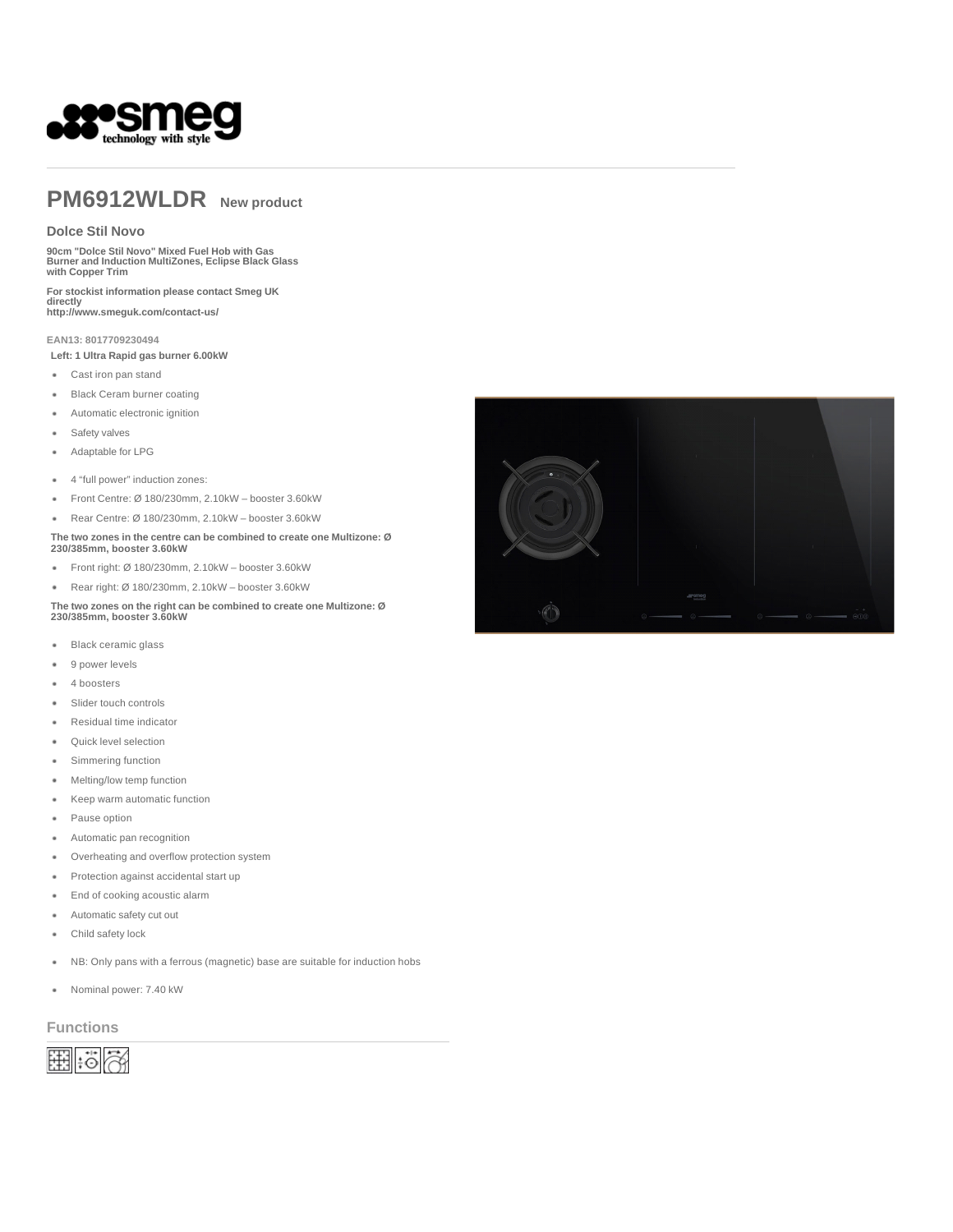**Smeg (UK) Ltd The Magna Building, Wyndyke Furlong, Abingdon OX14 1DZ Tel. +44 (0)844 557 9907 Fax +44 (0)844 557 9337**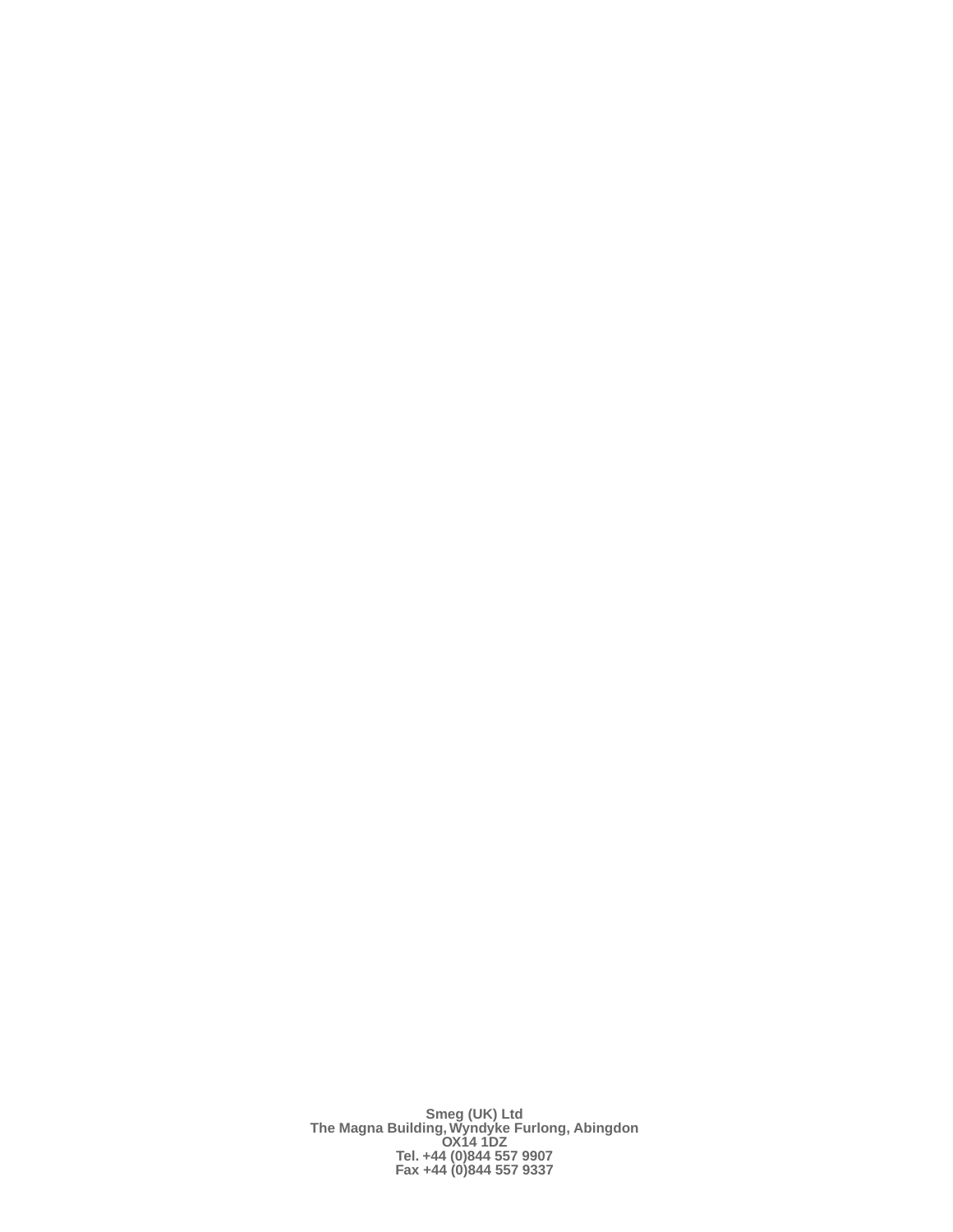

## **PM6912WLDR**

**Dolce Stil Novo**  mixed fuel

90 cm Eclipse Black Glass with Copper Trim front controls Dolce Stil Novo





鐷 **Heavy duty cast iron pan stands:** for maximum stability and strength.

### **Multizone:**

allows several pans to be used at once, large or small, offering freedom of placement and greater flexibility



#### **Slider Control:**  $\frak{R}$

Easy to use Slider control allows the appliance to be set by rotating your finger on the pad using circular movements

**Smeg (UK) Ltd The Magna Building, Wyndyke Furlong, Abingdon OX14 1DZ Tel. +44 (0)844 557 9907 Fax +44 (0)844 557 9337**